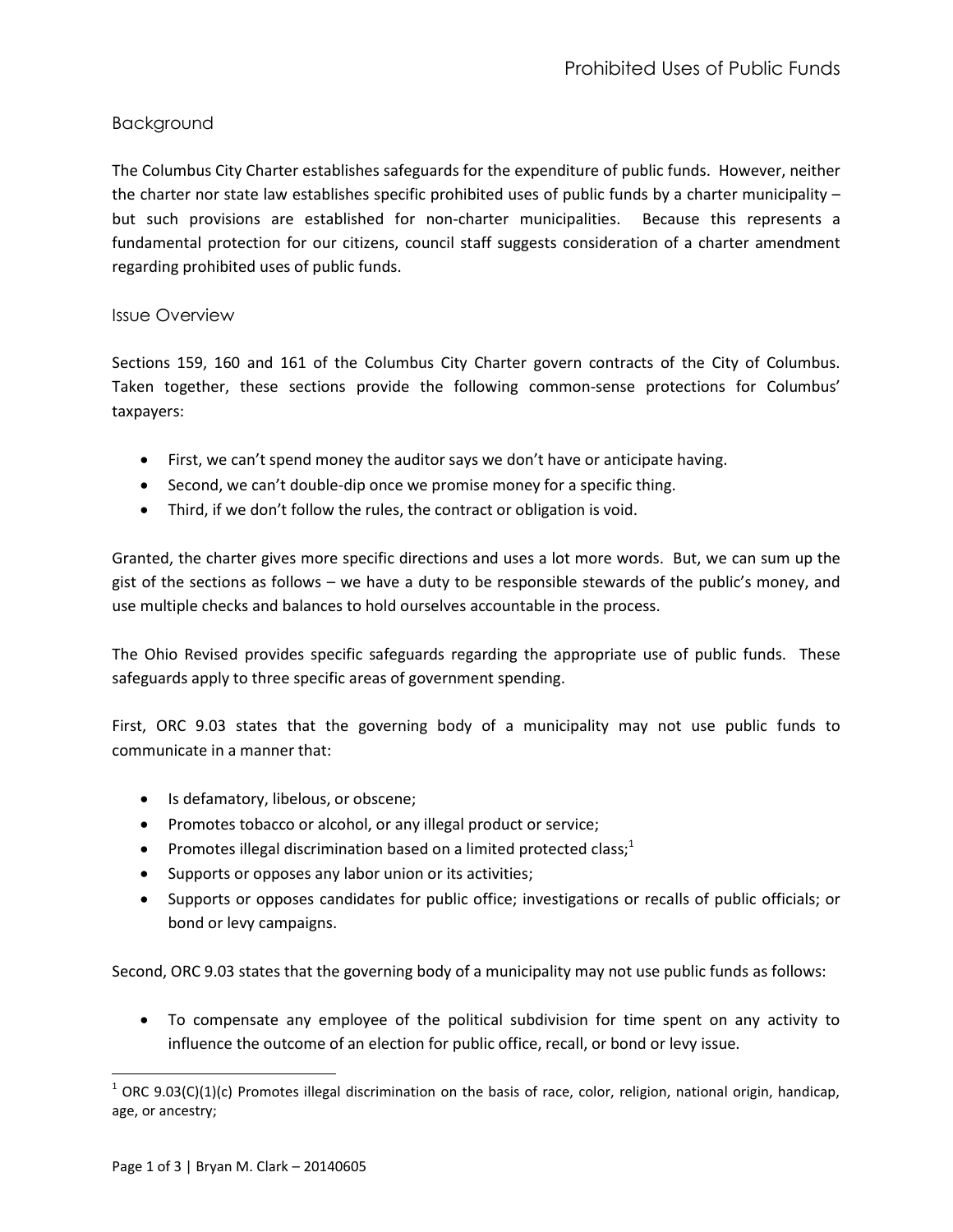However, this doesn't ban an employee from attending public information sessions.

Third, ORC 9.03 bans any person from knowingly conducting a direct or indirect transaction of public funds for the benefit of a political entity. $2^2$ 

However, based on consultation with the City Attorneys' Office, these sections do not apply to the City of Columbus. ORC 9.03(A)(1) defines "political subdivisions" in a manner that exempts charter municipalities – placing cities like Columbus outside the reach of this general law. As a result, even our general charter provision incorporating general laws of the state would not cause this section to apply to the city.

Even if the sections of 9.03 applied to the City of Columbus, state law arguably provides incomplete protections, inconsistent provisions, and questionable penalties for violation.

The limitation on use of public funds applies only to the "governing body" of a political subdivision, not to the recipient of those funds.

The general prohibition on political use of public funds applies to all "persons," yet that term likely does not apply to the City of Columbus according to an Ohio Legislative Service Commission analysis of H.B. 326, 129th General Assembly.<sup>3</sup> The same analysis finds that penalties for violation of the "political use of public funds" would likely not apply to city government – thus creating a duty with no adequate remedy in the event of violation. $4$ 

The limitation on use of public funds to discriminate does not adequately cover all protected classes – a common flaw on Ohio law. As we have previously noted, this inadequacy makes default to state nondiscrimination laws very problematic for our city.

The general prohibition on supporting or opposing "bond or levy" issues does not extend to other ballot issues, such as the initiative, referendum, recall, or charter amendments. As noted by one legal analysis of this section,

"The fact that public money may not be expended to promote or oppose ballot issues, absent clear statutory authority, reflects the conviction that the right to approve or reject a ballot issue of any sort is bestowed upon the electors, and the unauthorized public expenditure to influence their votes would interfere with that right."<sup>5</sup>

 $\overline{\phantom{a}}$ 

 $^2$  Specifically, the following: campaign committee; political action committee; legislative campaign fund; political party; campaign fund; political committee; separate segregated fund; or candidate.

<sup>3</sup> <http://www.lsc.state.oh.us/analyses129/h0326-i-129.pdf>

 $<sup>4</sup>$  Ibid.</sup>

<sup>&</sup>lt;sup>5</sup> 2008 Op. Att'y Gen. No. 2008-035 at 8. It is interesting to note that this and related Attorney General opinions do not appear to consider public expenditures by a charter municipality. See also, "Self-Audit Check: Don't Spend Public Money for Political Purposes." Frost Brown Todd, LLC. March 6, 2013.